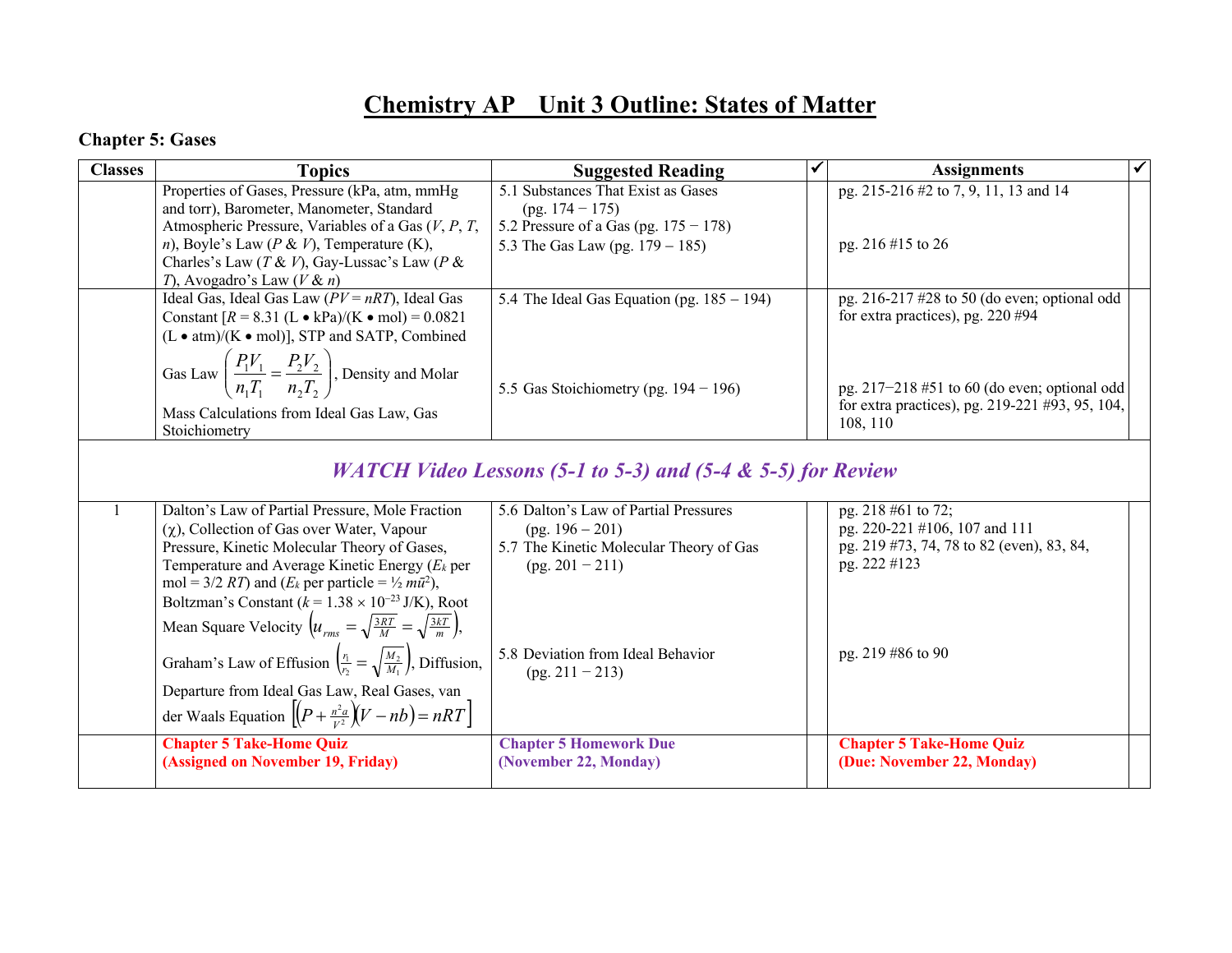| <b>Classes</b>                                                          | <b>Topics</b>                                                                                                                                                                                                                                                                                                                                                                                                                                                                                                                                                                                                                                                                                                                               | <b>Suggested Reading</b>                                                                                                                                                  | ✔ | <b>Assignments</b>                                                                                          | ✔ |  |  |
|-------------------------------------------------------------------------|---------------------------------------------------------------------------------------------------------------------------------------------------------------------------------------------------------------------------------------------------------------------------------------------------------------------------------------------------------------------------------------------------------------------------------------------------------------------------------------------------------------------------------------------------------------------------------------------------------------------------------------------------------------------------------------------------------------------------------------------|---------------------------------------------------------------------------------------------------------------------------------------------------------------------------|---|-------------------------------------------------------------------------------------------------------------|---|--|--|
|                                                                         | Kinetic Molecular Theory of Liquids and Solids,<br>Intermolecular Forces, van der Waals Forces (Dipole-<br>Dipole Forces, London Dispersion Forces), Ion-Dipole<br>Forces, Hydrogen Bonding, Properties of Liquids<br>[Surface Tension, Capillary Actions (Cohesive and<br>Adhesive Forces), Viscosity], Special Structures and<br>Properties of Water                                                                                                                                                                                                                                                                                                                                                                                      | 11.1: The Kinetic Molecular Theory of<br>Liquids and Solids (pg. 462)<br>11.2: Intermolecular Forces (pg. $463 - 469$ )<br>11.3: Properties of Liquids (pg. $469 - 472$ ) |   | pg. 504–505 #2, 3, 6 to 10, 12 to 20;<br>pg. 508-509 #95, 108, 112, 115, 118<br>pg. 505 #21 to 25, 27 to 32 |   |  |  |
| WATCH Honor Chemistry Video Lessons (12-2) and (12-1 & 12-3) for Review |                                                                                                                                                                                                                                                                                                                                                                                                                                                                                                                                                                                                                                                                                                                                             |                                                                                                                                                                           |   |                                                                                                             |   |  |  |
|                                                                         | Crystalline Solids, Types of Crystalline Solids (Ionic,<br>Covalent, Molecular, Metallic and Atomic Solids) and<br>their properties, Amorphous Solids, Lattice, Unit Cell, X-<br>ray Diffraction                                                                                                                                                                                                                                                                                                                                                                                                                                                                                                                                            | 11.6: Types of Crystals (pg. $482 - 485$ )<br>11.7: Amorphous Solids (pg. $486 - 489$ )                                                                                   |   | pg. 506 #51 to 56; pg. 508 #98, 106<br>pg. 506 #57                                                          |   |  |  |
| 2                                                                       | Vaporization (Evaporation), Condensation, Dynamic<br>Equilibrium, Equilibrium Vapour Pressure, Liquid-<br>Vapour Equilibrium, Molar Heat (Enthalpy) of<br>Vaporization $(\Delta H_{vap})$ and Boiling Point, Clausius-<br>Clapeyron Equation $\ln(P_{vap}) = -\frac{\Delta H_{vap}}{R}(\frac{1}{T}) + C$ or<br>$\left[\ln\left(\frac{P_{vap,T_1}}{P_{vap,T_2}}\right)\right] = \frac{\Delta H_{vap}}{R}\left(\frac{1}{T_2}-\frac{1}{T_1}\right),$ Critical Temperature ( <i>Tc</i> )<br>and Critical Pressure $(P_C)$ , Liquid-Solid Equilibrium,<br>Heating Curve, Normal Melting and Freezing Points,<br>Molar Heat (Enthalpy) of Fusion ( $\Delta H_{\text{fus}}$ ), Solid-Vapour<br>Equilibrium, Sublimation, Deposition, Molar Heat of | 11.8: Phase Changes (pg. $489 - 498$ )                                                                                                                                    |   | pg. 506-507 #59 to 61, 64, 66, 68 to 74, 76,<br>79, 81, 82, 85 to 88; pg. 508-510 #96, 103,<br>122, 133     |   |  |  |
| $\overline{3}$                                                          | Sublimation ( $\Delta H_{sub} = \Delta H_{fus} + \Delta H_{vap}$ )<br>Phase Diagrams, Triple Point, Critical Point, Phase                                                                                                                                                                                                                                                                                                                                                                                                                                                                                                                                                                                                                   | 11.9: Phase Diagrams (pg. $498 - 499$ )                                                                                                                                   |   | pg. 507-508 #89 to 94; pg. 508-510 #99,                                                                     |   |  |  |
|                                                                         | Diagrams of Water and Carbon Dioxide                                                                                                                                                                                                                                                                                                                                                                                                                                                                                                                                                                                                                                                                                                        |                                                                                                                                                                           |   | 101, 131, 134, 139                                                                                          |   |  |  |
| 6                                                                       | <b>Chapter 11 Take-Home Quiz</b><br>(Assigned on November 29, Monday)                                                                                                                                                                                                                                                                                                                                                                                                                                                                                                                                                                                                                                                                       | <b>Chapter 11 Homework Due</b><br>(December 6, Monday)                                                                                                                    |   | <b>Chapter 11 Take-Home Quiz</b><br>(Due: December 1, Wednesday)                                            |   |  |  |